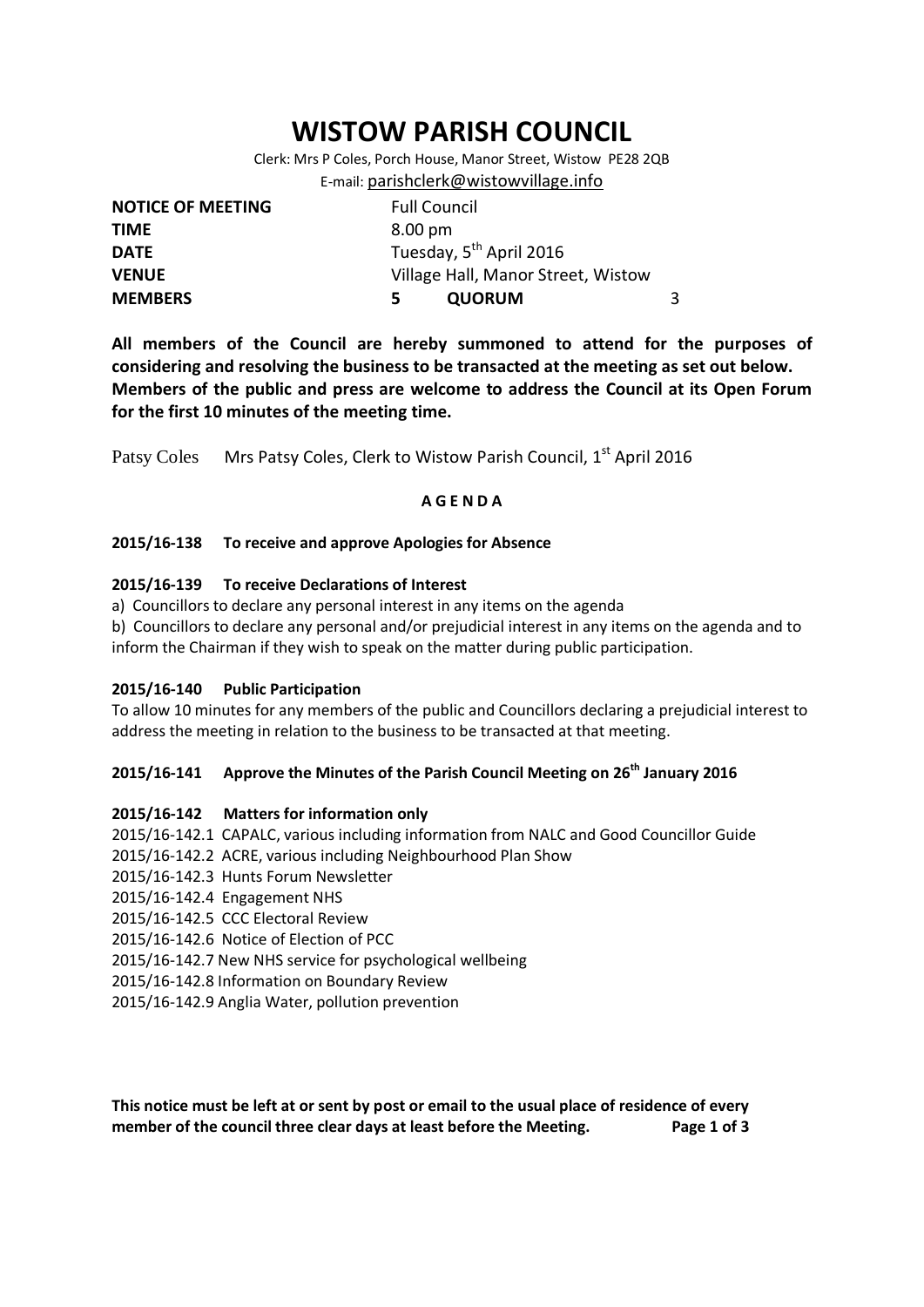Page 2

## **2015/16-143 Policing Matters**

2015/16-143.1 Speedwatch Update and training

- 2015/16-143.2 ECops updates (various)
- 2015/16-143.3 Update on Crime Figures and any other matters

2015/16-143.4 From the PCC, newsletter,

**2015/16-144 To receive reports from County and District – Mr M Tew, Mr P Bucknell and Mrs A Curtis**

## **2015/16-145 Finance**

|             | a) to approve the Financial Statement and Cashflow for February/March |         |
|-------------|-----------------------------------------------------------------------|---------|
|             | b) to approve payment of outstanding amounts                          |         |
|             | Paid in February                                                      |         |
|             | Clerk's salary                                                        | £226.89 |
|             | Clerk's expenses                                                      | £14.16  |
|             | Ray Burton, treework, safety report work                              | £683.10 |
|             | CCC, streetlight power                                                | £394.08 |
|             | To pay in March                                                       |         |
|             | Cambs Water, standpipe in cemetery                                    | £ 15.69 |
|             | HDC, Warbler printing                                                 | £17.62  |
|             | Mrs P Coles, discrepancy on last pay                                  | £3.36   |
|             | Mrs P Coles, expenses                                                 | £11.08  |
| 2015/16-145 | c) Income in Eeb/March, interest on Cambridge BS account £113.02      |         |

2015/16-145 c) Income in Feb/March, interest on Cambridge BS account £113.02

## **2015/16-146 Correspondence**

- 2015/16-146.1 Requests for donation from EACH and MAGPAS
- 2015/16-146.2 Thank you from Mr and Mrs Hurford
- 2015/16-146.3 Email from Mr Cook

## **2015/16-147 To consider any Planning Applications received and planning related issues**

2015/16-147.1 None received

2015/16-147.2 Feedback from Planning Seminar at HDC

## **2015/16-148 Highways Report/Traffic Matters**

2015/16-148.1 Review of MVAS purchase, Speedwatch equipment

2015/16-148.2 Any other outstanding issues- Saltbin on corner of Blackhursts Lane

2015/16-148.3 Change of personnel at Highways

2015/16-148.4 Notice of weed treatment from Highways, w/c 11.4.2016

## **2015/16-149 Maintenance Issues**

2015/16-149.1 Playground – any outstanding matters – progress on work from annual inspection 2015/16-149.2 Playground rota/risk assessment forms .

2015/16.149.3 Grass cutting contract has commenced

2015/16-149.4 No problems with streetlights reported at the moment. Quote received from BB Living places for possible additional lamps in Manor Street.

**This notice must be left at or sent by post or email to the usual place of residence of every member of the council three clear days at least before the Meeting. Page 2 of** 3